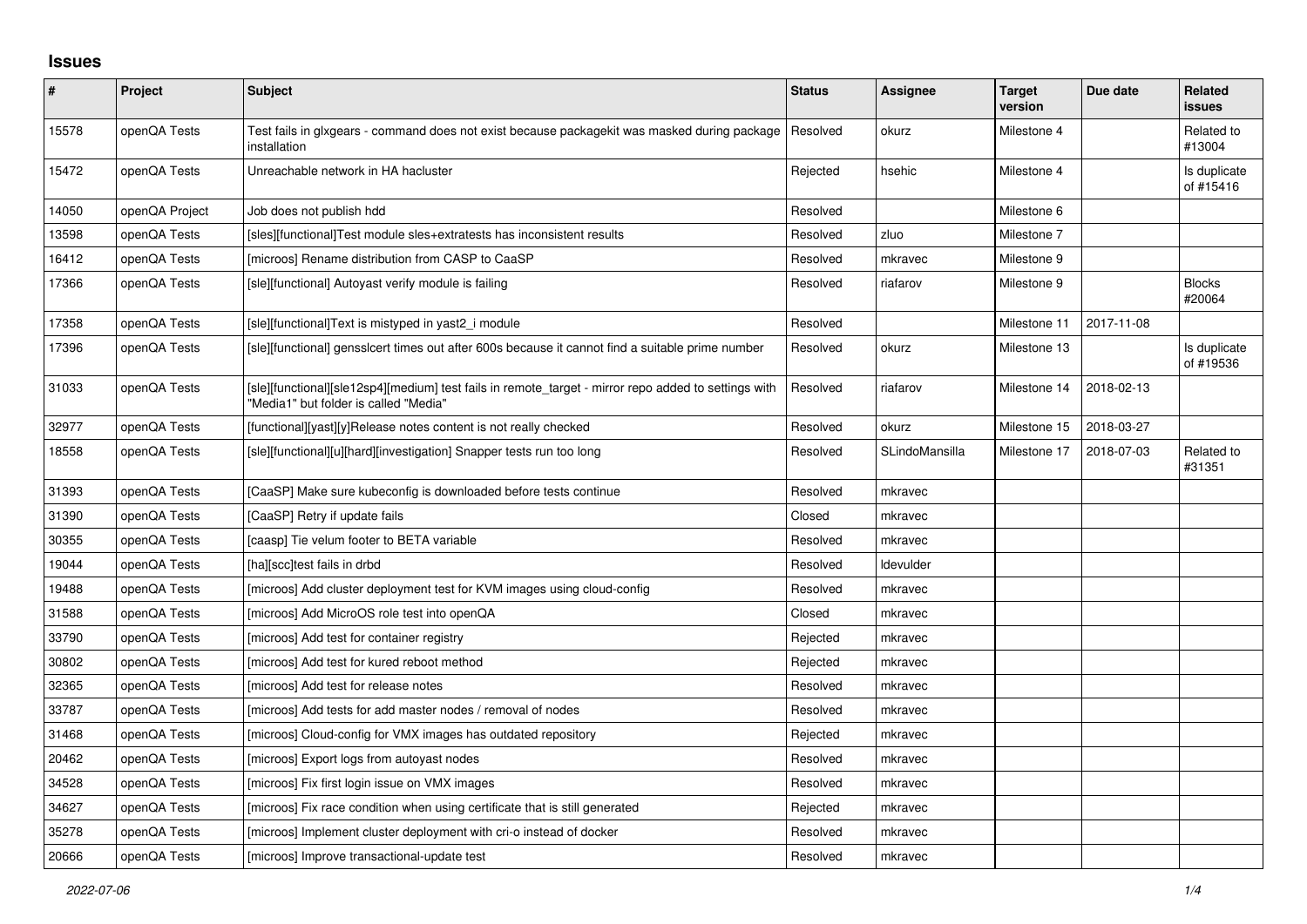| $\sharp$ | Project        | <b>Subject</b>                                                                                    | <b>Status</b> | <b>Assignee</b> | <b>Target</b><br>version | Due date | Related<br>issues |
|----------|----------------|---------------------------------------------------------------------------------------------------|---------------|-----------------|--------------------------|----------|-------------------|
| 33094    | openQA Tests   | [microos] Installation with different keyboard                                                    | New           | mkravec         |                          |          |                   |
| 34630    | openQA Tests   | [microos] Make CaaSP mutexes smarter                                                              | Resolved      | mkravec         |                          |          |                   |
| 30796    | openQA Tests   | [microos] Make MicroOS tests more reliable                                                        | Resolved      | mkravec         |                          |          |                   |
| 31786    | openQA Tests   | [microos] Nonce does not match                                                                    | Resolved      | mkravec         |                          |          |                   |
| 35982    | openQA Tests   | [microos] Properly check that nodes are UP after reboot                                           | Rejected      | mkravec         |                          |          |                   |
| 19490    | openQA Tests   | [microos] Set up stagings                                                                         | Resolved      | mkravec         |                          |          |                   |
| 20908    | openQA Tests   | [microos] Setup CaaSP 2.0 in openQA                                                               | Resolved      | mkravec         |                          |          |                   |
| 20684    | openQA Tests   | [microos] Split stack_controller tests into modules                                               | Resolved      | mkravec         |                          |          |                   |
| 19468    | openQA Tests   | [microos] test fails in oci_install                                                               | Resolved      | mkravec         |                          |          |                   |
| 33730    | openQA Tests   | [microos] Test fails to find conformance test results                                             | Resolved      | mkravec         |                          |          |                   |
| 35613    | openQA Tests   | [microos] Test fails to reboot                                                                    | Closed        | mkravec         |                          |          |                   |
| 20686    | openQA Tests   | [microos] Test for cluster updates                                                                | Resolved      | mkravec         |                          |          |                   |
| 33112    | openQA Tests   | [microos] Test images-next                                                                        | Resolved      | mkravec         |                          |          |                   |
| 35137    | openQA Tests   | [microos] Test openQA workers realiability under load                                             | Closed        | mkravec         |                          |          |                   |
| 27991    | openQA Tests   | [microos] Test retry on failed orchestrations                                                     | Resolved      | mkravec         |                          |          |                   |
| 23420    | openQA Tests   | [microos] Test that /var/lib/docker is on separate partition                                      | Resolved      | mkravec         |                          |          |                   |
| 36135    | openQA Tests   | [microos] Update cloud-config ntp section                                                         | Rejected      | mkravec         |                          |          |                   |
| 31519    | openQA Tests   | [microos] Update repository is ready in transactional-update test on kubic                        | Resolved      | mkravec         |                          |          |                   |
| 34672    | openQA Tests   | [microos] Use mixed case for node names                                                           | Resolved      | mkravec         |                          |          |                   |
| 35530    | openQA Tests   | [microos] Worker nodes fail to login after reboot                                                 | Resolved      | mkravec         |                          |          |                   |
| 14288    | openQA Tests   | [Migration] SMT fails to finish in time when openqa is under load                                 | Rejected      |                 |                          |          |                   |
| 17372    | openQA Tests   | [sle][tools]Installation medium from parallel job in inaccessible                                 | Rejected      |                 |                          |          |                   |
| 16216    | openQA Tests   | [sles][functional] gedit can be unreliable trying to close the "save"-dialog (wait_screen_change) | Resolved      | okurz           |                          |          |                   |
| 17420    | openQA Tests   | [sles][functional][s390x] Test fails in vnc_two_passwords                                         | Resolved      | okurz           |                          |          |                   |
| 14198    | openQA Tests   | [sles][functional]Licenses are not displayed for add-ons installed from network                   | Resolved      | okurz           |                          |          |                   |
| 18554    | openQA Tests   | [tools] DIE short read for zlre data                                                              | Rejected      | okurz           |                          |          |                   |
| 9656     | openQA Tests   | Add name to RAID array during partitioning                                                        | Closed        | mkravec         |                          |          |                   |
| 16612    | openQA Tests   | Autoyast installation does not have second stage on CaaSP                                         | Resolved      | mkravec         |                          |          |                   |
| 14164    | openQA Tests   | Autoyast license test use wrong devices                                                           | Resolved      | mkravec         |                          |          |                   |
| 13212    | openQA Tests   | Bernhard user is not default login choice                                                         | Resolved      | dzyuzin         |                          |          |                   |
| 33712    | openQA Project | Change colors of results progress bar to reflect openQA issues & Product bugs                     | Rejected      |                 |                          |          |                   |
| 11656    | openQA Tests   | Check that system can not be installed without accepting the license                              | Resolved      | mkravec         |                          |          |                   |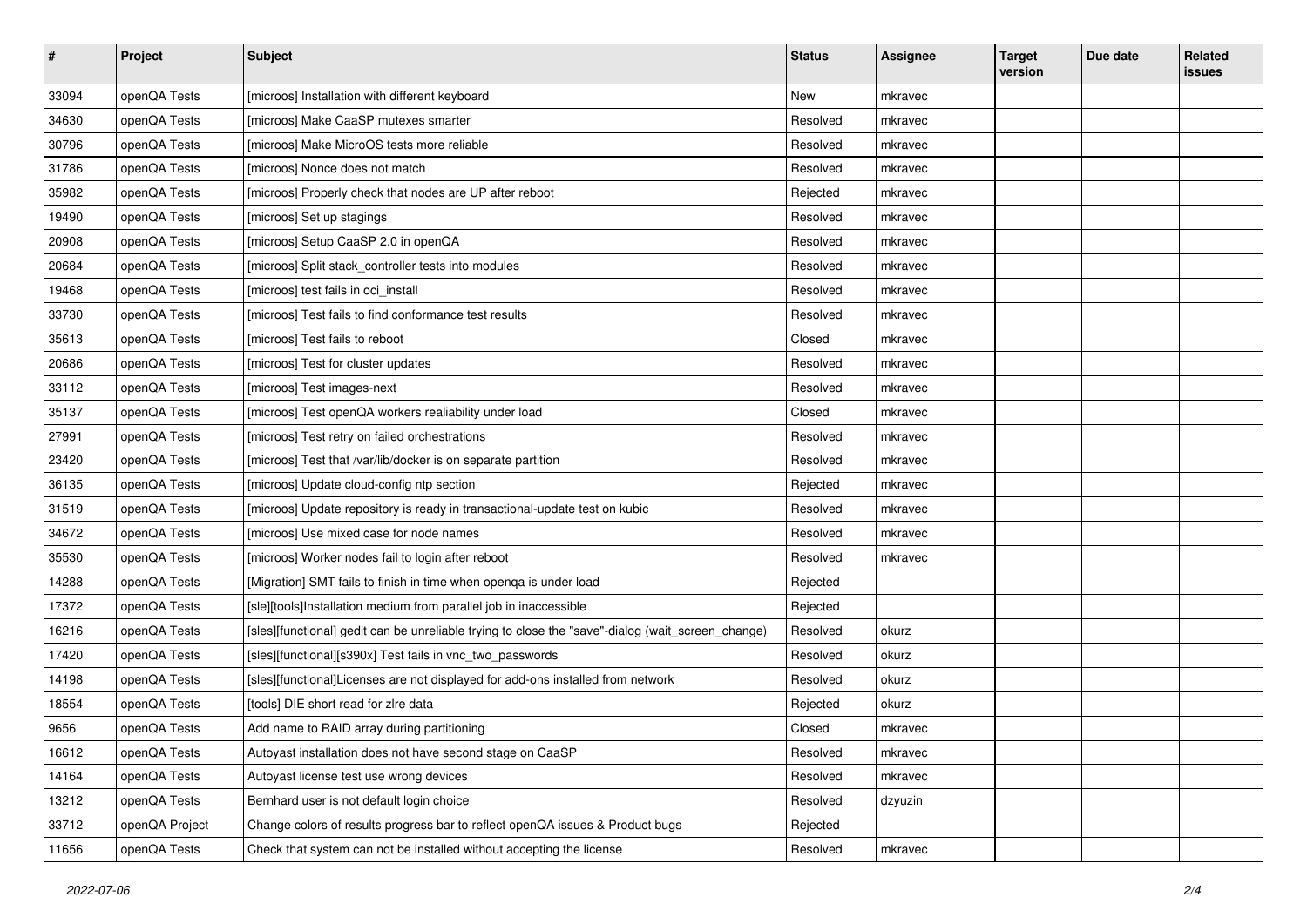| $\vert$ # | Project        | <b>Subject</b>                                                              | <b>Status</b> | <b>Assignee</b> | <b>Target</b><br>version | Due date | Related<br>issues                                |
|-----------|----------------|-----------------------------------------------------------------------------|---------------|-----------------|--------------------------|----------|--------------------------------------------------|
| 13698     | openQA Tests   | Crash test is failing                                                       | Resolved      | michalnowak     |                          |          |                                                  |
| 12878     | openQA Project | Displayed needle does not change on selection                               | Resolved      |                 |                          |          |                                                  |
| 19624     | openQA Tests   | File '/repodata/repomd.xml' not found on medium                             | Rejected      | okurz           |                          |          | Is duplicate<br>of #19470                        |
| 11310     | openQA Tests   | fix failing update tests                                                    | Resolved      | mkravec         |                          |          |                                                  |
| 15574     | openQA Tests   | Fix generated autoyast profile or test module                               | Resolved      |                 |                          |          |                                                  |
| 19618     | openQA Tests   | Grub2 needle is not matched after reboot                                    | Resolved      | qmsu            |                          |          | Related to<br>#19242                             |
| 16390     | openQA Tests   | Installation does not start in textmode                                     | Rejected      |                 |                          |          |                                                  |
| 17376     | openQA Tests   | Login check types types invalid characters                                  | Resolved      | michalnowak     |                          |          |                                                  |
| 13726     | openQA Tests   | Multipath tests fail after completion                                       | Resolved      |                 |                          |          |                                                  |
| 16110     | openQA Tests   | Network restart detection in yast2 lan restart is not reliabe               | Resolved      | dzedro          |                          |          |                                                  |
| 13214     | openQA Tests   | Next button is ignored in user_settings but works on second try             | Resolved      | mkravec         |                          |          | Related to<br>#14102                             |
| 13210     | openQA Tests   | OpenQA is testing SP1 instead of SP2                                        | Closed        | mkravec         |                          |          | Is duplicate<br>of #13156                        |
| 11816     | openQA Project | Openga jobs won't start after updating perl-json-xs to verison 3.02         | Resolved      | nadvornik       |                          |          |                                                  |
| 14828     | openQA Tests   | Registration uses invalid key aarch64                                       | Resolved      |                 |                          |          |                                                  |
| 17546     | openQA Tests   | Set up SLES-JeOS-SP3 in openQA                                              | Resolved      | mkravec         |                          |          |                                                  |
| 13600     | openQA Tests   | Shutdown action is not completed                                            | Resolved      | okurz           |                          |          |                                                  |
| 15586     | openQA Tests   | Tar fails because file changed during archive creation                      | Resolved      | okurz           |                          |          |                                                  |
| 16368     | openQA Tests   | Test fails in online_migration_setup                                        | Resolved      | mitiao          |                          |          | Related to<br>#16718                             |
| 16364     | openQA Tests   | Test fails in register system because of short timeout                      | Resolved      | mitiao          |                          |          |                                                  |
| 16212     | openQA Tests   | Test fails in vnc two passwords                                             | Resolved      | mkravec         |                          |          |                                                  |
| 16054     | openQA Tests   | Test fails in yast2 nis after job restart                                   | Resolved      | mkravec         |                          |          |                                                  |
| 16056     | openQA Tests   | Test fails in yast2 tftp                                                    | Resolved      | michalnowak     |                          |          |                                                  |
| 17844     | openQA Tests   | Test mysql_srv is not reliable                                              | Resolved      | okurz           |                          |          |                                                  |
| 16208     | openQA Tests   | Test results are inconsistent in yast2_http                                 | Resolved      | zluo            |                          |          |                                                  |
| 16210     | openQA Tests   | Test results are inconsistent in yast2 samba                                | Resolved      | michalnowak     |                          |          |                                                  |
| 19056     | openQA Tests   | Tests try to create filesystem on root partition instead of additional disk | Resolved      | okurz           |                          |          | Related to<br>#19380, Has<br>duplicate<br>#19256 |